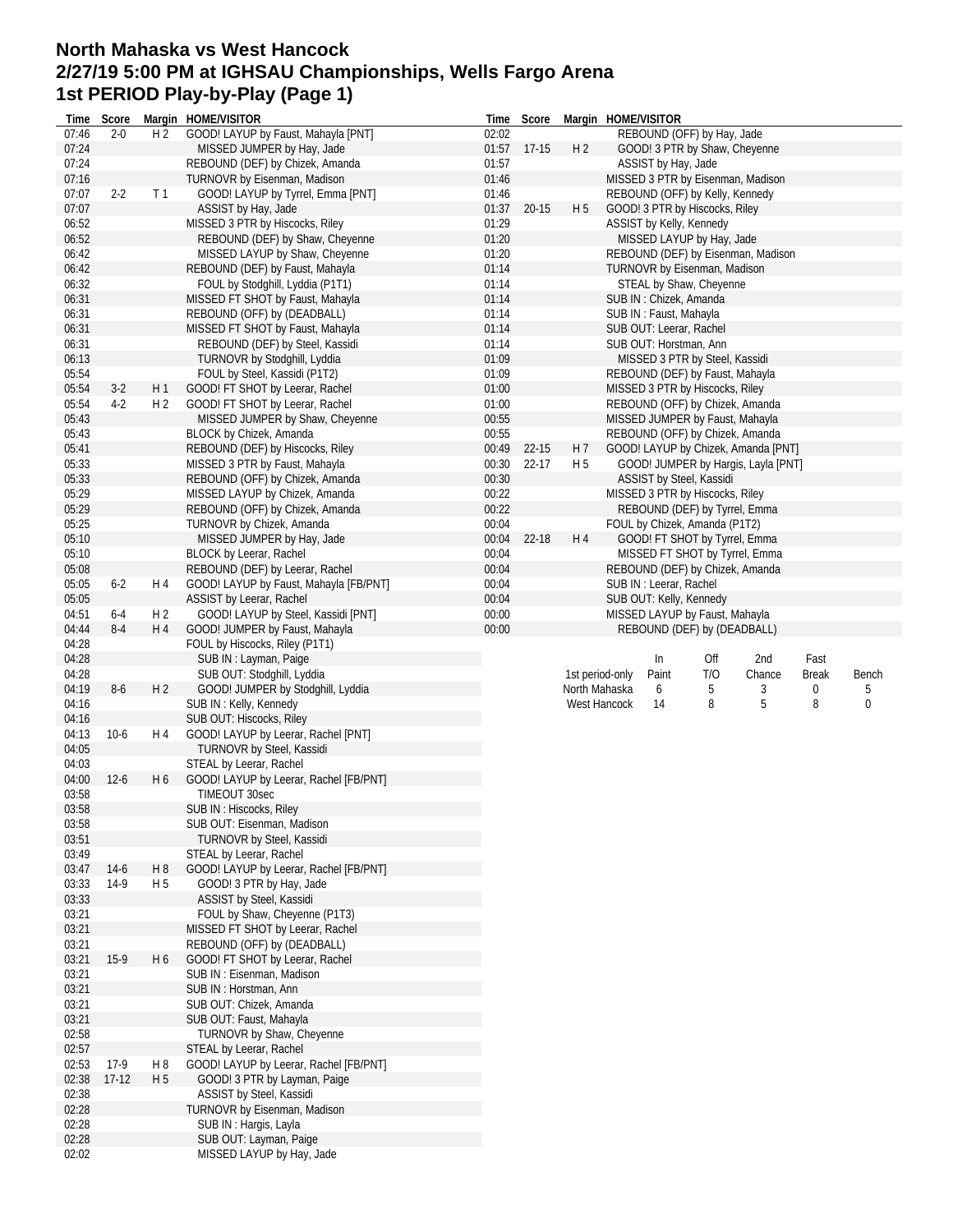## **North Mahaska vs West Hancock 2/27/19 5:00 PM at IGHSAU Championships, Wells Fargo Arena 2nd PERIOD Play-by-Play (Page 1)**

| Time           | Score     |                | Margin HOME/VISITOR                                  | Time  | Score     |      | Margin HOME/VISITOR      |                          |                               |                                        |              |       |
|----------------|-----------|----------------|------------------------------------------------------|-------|-----------|------|--------------------------|--------------------------|-------------------------------|----------------------------------------|--------------|-------|
| 08:00          |           |                | SUB IN: Hargis, Layla                                | 01:05 | 39-26     | H 13 |                          |                          | GOOD! 3 PTR by Faust, Mahayla |                                        |              |       |
| 08:00          |           |                | SUB OUT: Stodghill, Lyddia                           | 01:05 |           |      | ASSIST by Kelly, Kennedy |                          |                               |                                        |              |       |
| 07:51          | 24-18     | H 6            | GOOD! LAYUP by Chizek, Amanda [PNT]                  | 00:52 |           |      |                          |                          | TURNOVR by Schilling, Addie   |                                        |              |       |
| 07:51          |           |                | ASSIST by Leerar, Rachel                             | 00:52 |           |      | STEAL by Leerar, Rachel  |                          |                               |                                        |              |       |
| 07:28          |           |                | FOUL by Eisenman, Madison (P1T3)                     | 00:52 |           |      |                          | SUB IN: Schilling, Addie |                               |                                        |              |       |
| 07:11          |           |                | MISSED JUMPER by Shaw, Cheyenne                      | 00:52 |           |      |                          |                          | SUB IN: Shaw, Cheyenne        |                                        |              |       |
| 07:11          |           |                | REBOUND (DEF) by Faust, Mahayla                      | 00:52 |           |      |                          | SUB OUT: Steel, Kassidi  |                               |                                        |              |       |
| 06:55          |           |                | MISSED LAYUP by Leerar, Rachel                       | 00:52 |           |      |                          | SUB OUT: Hargis, Layla   |                               |                                        |              |       |
| 06:55          |           |                | REBOUND (DEF) by Steel, Kassidi                      | 00:52 |           |      | SUB IN: Smith, Shae      |                          |                               |                                        |              |       |
| 06:46          |           |                | FOUL by Eisenman, Madison (P2T4)                     | 00:52 |           |      |                          |                          | SUB OUT: Eisenman, Madison    |                                        |              |       |
| 06:46          |           |                | MISSED FT SHOT by Tyrrel, Emma                       | 00:49 | $41 - 26$ | H 15 |                          |                          |                               | GOOD! LAYUP by Leerar, Rachel [FB/PNT] |              |       |
| 06:46          |           |                | REBOUND (OFF) by (DEADBALL)                          | 00:30 |           |      |                          |                          | FOUL by Faust, Mahayla (P1T7) |                                        |              |       |
| 06:46          |           |                | MISSED FT SHOT by Tyrrel, Emma                       | 00:30 | 41-27     | H 14 |                          |                          |                               | GOOD! FT SHOT by Shaw, Cheyenne        |              |       |
| 06:46<br>06:46 |           |                | REBOUND (DEF) by Chizek, Amanda                      | 00:30 | 41-28     | H 13 |                          |                          |                               | GOOD! FT SHOT by Shaw, Cheyenne        |              |       |
| 06:46          |           |                | SUB IN: Kelly, Kennedy<br>SUB OUT: Eisenman, Madison |       |           |      |                          | In                       | Off                           | 2nd                                    | Fast         |       |
| 06:31          |           |                | TURNOVR by Faust, Mahayla                            |       |           |      | 2nd period-only          | Paint                    | T/O                           | Chance                                 | <b>Break</b> | Bench |
| 06:29          |           |                | STEAL by Hay, Jade                                   |       |           |      | North Mahaska            | 8                        | 4                             | 2                                      | 2            | 0     |
| 06:21          |           |                | TURNOVR by Hay, Jade                                 |       |           |      | West Hancock             | 10                       | 7                             | 0                                      | 4            | 3     |
| 05:57          |           |                | FOUL by Steel, Kassidi (P2T4)                        |       |           |      |                          |                          |                               |                                        |              |       |
| 05:57          |           |                | TURNOVR by Hiscocks, Riley                           |       |           |      |                          |                          |                               |                                        |              |       |
| 05:54          |           |                | STEAL by Steel, Kassidi                              |       |           |      |                          |                          |                               |                                        |              |       |
| 05:51          | 24-20     | H 4            | GOOD! LAYUP by Tyrrel, Emma [FB/PNT]                 |       |           |      |                          |                          |                               |                                        |              |       |
| 05:47          |           |                | TIMEOUT 30sec                                        |       |           |      |                          |                          |                               |                                        |              |       |
| 05:14          |           |                | MISSED 3 PTR by Kelly, Kennedy                       |       |           |      |                          |                          |                               |                                        |              |       |
| 05:14          |           |                | REBOUND (OFF) by Kelly, Kennedy                      |       |           |      |                          |                          |                               |                                        |              |       |
| 05:01          |           |                | MISSED 3 PTR by Hiscocks, Riley                      |       |           |      |                          |                          |                               |                                        |              |       |
| 05:01          |           |                | REBOUND (OFF) by Chizek, Amanda                      |       |           |      |                          |                          |                               |                                        |              |       |
| 04:58          |           |                | MISSED LAYUP by Chizek, Amanda                       |       |           |      |                          |                          |                               |                                        |              |       |
| 04:58          |           |                | BLOCK by Shaw, Cheyenne                              |       |           |      |                          |                          |                               |                                        |              |       |
| 04:57          |           |                | REBOUND (DEF) by (TEAM)                              |       |           |      |                          |                          |                               |                                        |              |       |
| 04:57          |           |                | SUB IN: Eisenman, Madison                            |       |           |      |                          |                          |                               |                                        |              |       |
| 04:57          |           |                | SUB OUT: Faust, Mahayla                              |       |           |      |                          |                          |                               |                                        |              |       |
| 04:51          |           |                | TURNOVR by Steel, Kassidi                            |       |           |      |                          |                          |                               |                                        |              |       |
| 04:50          |           |                | STEAL by Kelly, Kennedy                              |       |           |      |                          |                          |                               |                                        |              |       |
| 04:43          | $27 - 20$ | H 7            | GOOD! 3 PTR by Kelly, Kennedy                        |       |           |      |                          |                          |                               |                                        |              |       |
| 04:43          |           |                | ASSIST by Hiscocks, Riley                            |       |           |      |                          |                          |                               |                                        |              |       |
| 04:32          |           |                | FOUL by Hiscocks, Riley (P2T5)                       |       |           |      |                          |                          |                               |                                        |              |       |
| 04:21          |           |                | MISSED 3 PTR by Hay, Jade                            |       |           |      |                          |                          |                               |                                        |              |       |
| 04:21          |           |                | REBOUND (DEF) by (TEAM)                              |       |           |      |                          |                          |                               |                                        |              |       |
| 03:38          |           |                | TURNOVR by Kelly, Kennedy                            |       |           |      |                          |                          |                               |                                        |              |       |
| 03:37          |           |                | STEAL by Steel, Kassidi                              |       |           |      |                          |                          |                               |                                        |              |       |
| 03:37          |           |                | FOUL by Kelly, Kennedy (P1T6)                        |       |           |      |                          |                          |                               |                                        |              |       |
| 03:37          |           |                | SUB IN: Layman, Paige                                |       |           |      |                          |                          |                               |                                        |              |       |
| 03:37          |           |                | SUB OUT: Shaw, Cheyenne                              |       |           |      |                          |                          |                               |                                        |              |       |
| 03:37          |           |                | SUB IN: Faust, Mahayla                               |       |           |      |                          |                          |                               |                                        |              |       |
| 03:37          |           |                | SUB OUT: Hiscocks, Riley                             |       |           |      |                          |                          |                               |                                        |              |       |
| 03:21          |           |                | MISSED 3 PTR by Hay, Jade                            |       |           |      |                          |                          |                               |                                        |              |       |
| 03:21          |           |                | REBOUND (OFF) by Tyrrel, Emma                        |       |           |      |                          |                          |                               |                                        |              |       |
| 03:17          | $27 - 22$ | H <sub>5</sub> | GOOD! LAYUP by Tyrrel, Emma [PNT]                    |       |           |      |                          |                          |                               |                                        |              |       |
| 03:08          | $30 - 22$ | H8             | GOOD! 3 PTR by Eisenman, Madison                     |       |           |      |                          |                          |                               |                                        |              |       |
| 03:08          |           |                | ASSIST by Leerar, Rachel                             |       |           |      |                          |                          |                               |                                        |              |       |
| 02:51          |           |                | TURNOVR by Hay, Jade                                 |       |           |      |                          |                          |                               |                                        |              |       |
| 02:50          |           |                | STEAL by Faust, Mahayla                              |       |           |      |                          |                          |                               |                                        |              |       |
| 02:48          | 32-22     | H 10           | GOOD! LAYUP by Leerar, Rachel [FB/PNT]               |       |           |      |                          |                          |                               |                                        |              |       |
| 02:48          |           |                | ASSIST by Faust, Mahayla                             |       |           |      |                          |                          |                               |                                        |              |       |
| 02:44          |           |                | TIMEOUT TEAM                                         |       |           |      |                          |                          |                               |                                        |              |       |
| 02:30          |           |                | MISSED JUMPER by Steel, Kassidi                      |       |           |      |                          |                          |                               |                                        |              |       |
| 02:30          |           |                | REBOUND (DEF) by Kelly, Kennedy                      |       |           |      |                          |                          |                               |                                        |              |       |
| 02:23          |           |                | MISSED 3 PTR by Eisenman, Madison                    |       |           |      |                          |                          |                               |                                        |              |       |
| 02:23          |           |                | REBOUND (DEF) by Layman, Paige                       |       |           |      |                          |                          |                               |                                        |              |       |
| 02:15          | 32-24     | H 8            | GOOD! LAYUP by Tyrrel, Emma [PNT]                    |       |           |      |                          |                          |                               |                                        |              |       |
| 02:15          |           |                | ASSIST by Layman, Paige                              |       |           |      |                          |                          |                               |                                        |              |       |
| 02:03          | 34-24     | H 10           | GOOD! JUMPER by Leerar, Rachel [PNT]                 |       |           |      |                          |                          |                               |                                        |              |       |
| 01:57          | 34-26     | H 8            | GOOD! LAYUP by Tyrrel, Emma [PNT]                    |       |           |      |                          |                          |                               |                                        |              |       |
| 01:53          |           |                | ASSIST by Layman, Paige                              |       |           |      |                          |                          |                               |                                        |              |       |
| 01:48          | $36 - 26$ | H 10           | GOOD! LAYUP by Leerar, Rachel [PNT]                  |       |           |      |                          |                          |                               |                                        |              |       |
| 01:25          |           |                | MISSED JUMPER by Hay, Jade                           |       |           |      |                          |                          |                               |                                        |              |       |
| 01:25          |           |                | REBOUND (DEF) by Chizek, Amanda                      |       |           |      |                          |                          |                               |                                        |              |       |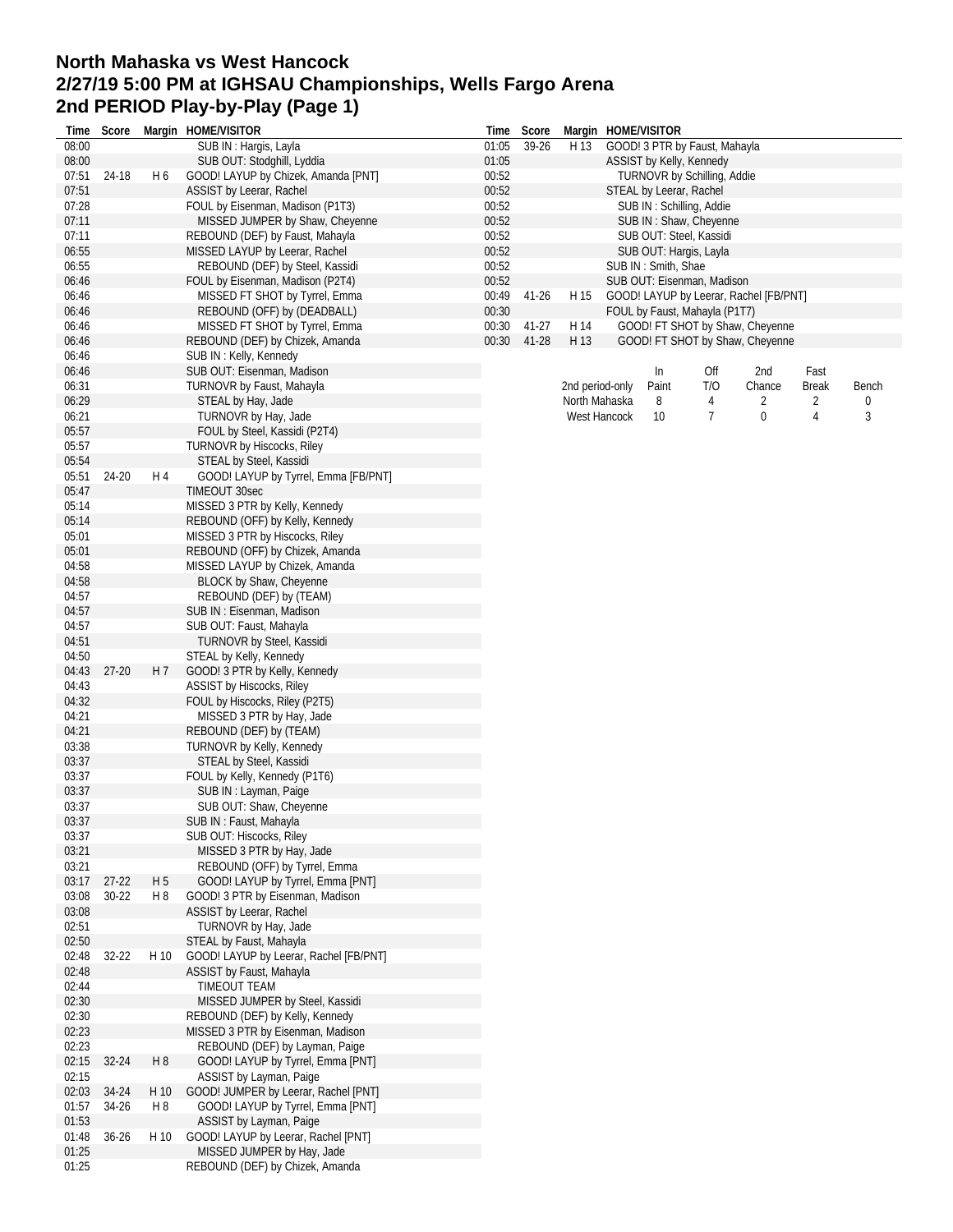## **North Mahaska vs West Hancock 2/27/19 5:00 PM at IGHSAU Championships, Wells Fargo Arena 3rd PERIOD Play-by-Play (Page 1)**

| Time  | Score |                | Margin HOME/VISITOR                 | Time  | Score |      |                 | Margin HOME/VISITOR      |                                    |                                     |              |       |
|-------|-------|----------------|-------------------------------------|-------|-------|------|-----------------|--------------------------|------------------------------------|-------------------------------------|--------------|-------|
| 07:47 |       |                | TURNOVR by Faust, Mahayla           | 01:05 | 49-38 | H 11 |                 |                          |                                    | GOOD! LAYUP by Steel, Kassidi [PNT] |              |       |
| 07:46 |       |                | STEAL by Stodghill, Lyddia          | 00:57 |       |      |                 |                          | MISSED JUMPER by Leerar, Rachel    |                                     |              |       |
| 07:45 |       |                | TURNOVR by Steel, Kassidi           | 00:57 |       |      |                 |                          | REBOUND (DEF) by Tyrrel, Emma      |                                     |              |       |
| 07:40 |       |                | TURNOVR by Leerar, Rachel           | 00:49 |       |      |                 |                          | <b>TURNOVR by Schilling, Addie</b> |                                     |              |       |
| 07:19 |       |                | FOUL by Hiscocks, Riley (P3T1)      | 00:49 |       |      |                 | SUB IN: Faust, Mahayla   |                                    |                                     |              |       |
| 07:19 | 41-29 | H 12           | GOOD! FT SHOT by Stodghill, Lyddia  | 00:49 |       |      |                 | SUB OUT: Hiscocks, Riley |                                    |                                     |              |       |
| 07:19 | 41-30 | H 11           | GOOD! FT SHOT by Stodghill, Lyddia  | 00:03 |       |      |                 |                          | FOUL by Shaw, Cheyenne (P2T4)      |                                     |              |       |
| 07:19 |       |                | SUB IN: Kelly, Kennedy              | 00:01 |       |      |                 |                          | MISSED 3 PTR by Leerar, Rachel     |                                     |              |       |
| 07:19 |       |                | SUB OUT: Hiscocks, Riley            | 00:01 |       |      |                 |                          |                                    | REBOUND (DEF) by Schilling, Addie   |              |       |
| 07:11 |       |                | <b>TURNOVR by Leerar, Rachel</b>    |       |       |      |                 |                          |                                    |                                     |              |       |
| 07:01 | 41-32 | H 9            | GOOD! JUMPER by Hay, Jade           |       |       |      |                 | In                       | Off                                | 2nd                                 | Fast         |       |
| 06:57 |       |                | ASSIST by Steel, Kassidi            |       |       |      | 3rd period-only | Paint                    | T/O                                | Chance                              | <b>Break</b> | Bench |
| 06:44 |       |                | MISSED 3 PTR by Faust, Mahayla      |       |       |      | North Mahaska   | 6                        | 4                                  | 0                                   | 0            | 0     |
| 06:44 |       |                | REBOUND (DEF) by Shaw, Cheyenne     |       |       |      | West Hancock    | 2                        | 3                                  | 5                                   | 0            | 1     |
|       |       | H <sub>7</sub> |                                     |       |       |      |                 |                          |                                    |                                     |              |       |
| 06:09 | 41-34 |                | GOOD! LAYUP by Steel, Kassidi [PNT] |       |       |      |                 |                          |                                    |                                     |              |       |
| 06:06 |       |                | MISSED 3 PTR by Kelly, Kennedy      |       |       |      |                 |                          |                                    |                                     |              |       |
| 06:06 |       |                | REBOUND (OFF) by Chizek, Amanda     |       |       |      |                 |                          |                                    |                                     |              |       |
| 06:01 | 43-34 | H9             | GOOD! LAYUP by Chizek, Amanda [PNT] |       |       |      |                 |                          |                                    |                                     |              |       |
| 05:45 |       |                | <b>TURNOVR by Steel, Kassidi</b>    |       |       |      |                 |                          |                                    |                                     |              |       |
| 05:43 |       |                | STEAL by Faust, Mahayla             |       |       |      |                 |                          |                                    |                                     |              |       |
| 05:27 |       |                | TURNOVR by Faust, Mahayla           |       |       |      |                 |                          |                                    |                                     |              |       |
| 05:26 |       |                | STEAL by Shaw, Cheyenne             |       |       |      |                 |                          |                                    |                                     |              |       |
| 05:24 |       |                | FOUL by Leerar, Rachel (P1T2)       |       |       |      |                 |                          |                                    |                                     |              |       |
| 05:02 |       |                | MISSED 3 PTR by Hay, Jade           |       |       |      |                 |                          |                                    |                                     |              |       |
| 05:02 |       |                | REBOUND (DEF) by Kelly, Kennedy     |       |       |      |                 |                          |                                    |                                     |              |       |
| 04:52 |       |                | MISSED 3 PTR by Faust, Mahayla      |       |       |      |                 |                          |                                    |                                     |              |       |
| 04:52 |       |                | REBOUND (OFF) by Leerar, Rachel     |       |       |      |                 |                          |                                    |                                     |              |       |
| 04:45 | 46-34 | H 12           | GOOD! 3 PTR by Eisenman, Madison    |       |       |      |                 |                          |                                    |                                     |              |       |
| 04:45 |       |                | ASSIST by Leerar, Rachel            |       |       |      |                 |                          |                                    |                                     |              |       |
| 04:32 |       |                | FOUL by Kelly, Kennedy (P2T3)       |       |       |      |                 |                          |                                    |                                     |              |       |
| 04:32 |       |                | SUB IN: Layman, Paige               |       |       |      |                 |                          |                                    |                                     |              |       |
| 04:32 |       |                | SUB OUT: Stodghill, Lyddia          |       |       |      |                 |                          |                                    |                                     |              |       |
| 04:13 |       |                | FOUL by Eisenman, Madison (P3T4)    |       |       |      |                 |                          |                                    |                                     |              |       |
| 04:10 | 46-36 | H 10           | GOOD! JUMPER by Hay, Jade [PNT]     |       |       |      |                 |                          |                                    |                                     |              |       |
| 03:41 |       |                | MISSED LAYUP by Kelly, Kennedy      |       |       |      |                 |                          |                                    |                                     |              |       |
| 03:41 |       |                | REBOUND (DEF) by Hay, Jade          |       |       |      |                 |                          |                                    |                                     |              |       |
| 03:33 |       |                | TURNOVR by Hay, Jade                |       |       |      |                 |                          |                                    |                                     |              |       |
| 03:31 |       |                | STEAL by Faust, Mahayla             |       |       |      |                 |                          |                                    |                                     |              |       |
| 03:24 | 48-36 | H 12           | GOOD! JUMPER by Eisenman, Madison   |       |       |      |                 |                          |                                    |                                     |              |       |
| 03:16 |       |                | TURNOVR by Layman, Paige            |       |       |      |                 |                          |                                    |                                     |              |       |
| 03:16 |       |                | STEAL by Kelly, Kennedy             |       |       |      |                 |                          |                                    |                                     |              |       |
|       |       |                |                                     |       |       |      |                 |                          |                                    |                                     |              |       |
| 03:16 |       |                | FOUL by Layman, Paige (P1T1)        |       |       |      |                 |                          |                                    |                                     |              |       |
| 03:16 |       |                | SUB IN: Hargis, Layla               |       |       |      |                 |                          |                                    |                                     |              |       |
| 03:16 |       |                | SUB OUT: Shaw, Cheyenne             |       |       |      |                 |                          |                                    |                                     |              |       |
| 03:16 |       |                | SUB IN: Aitchison, Leah             |       |       |      |                 |                          |                                    |                                     |              |       |
| 03:16 |       |                | SUB OUT: Eisenman, Madison          |       |       |      |                 |                          |                                    |                                     |              |       |
| 02:57 |       |                | FOUL by Steel, Kassidi (P3T2)       |       |       |      |                 |                          |                                    |                                     |              |       |
| 02:26 |       |                | FOUL by Hargis, Layla (P1T3)        |       |       |      |                 |                          |                                    |                                     |              |       |
| 02:26 | 49-36 | H 13           | GOOD! FT SHOT by Kelly, Kennedy     |       |       |      |                 |                          |                                    |                                     |              |       |
| 02:26 |       |                | MISSED FT SHOT by Kelly, Kennedy    |       |       |      |                 |                          |                                    |                                     |              |       |
| 02:26 |       |                | REBOUND (DEF) by Steel, Kassidi     |       |       |      |                 |                          |                                    |                                     |              |       |
| 02:26 |       |                | SUB IN: Schilling, Addie            |       |       |      |                 |                          |                                    |                                     |              |       |
| 02:26 |       |                | SUB OUT: Layman, Paige              |       |       |      |                 |                          |                                    |                                     |              |       |
| 02:17 |       |                | MISSED 3 PTR by Hay, Jade           |       |       |      |                 |                          |                                    |                                     |              |       |
| 02:17 |       |                | REBOUND (DEF) by Chizek, Amanda     |       |       |      |                 |                          |                                    |                                     |              |       |
| 02:06 |       |                | MISSED 3 PTR by Leerar, Rachel      |       |       |      |                 |                          |                                    |                                     |              |       |
| 02:06 |       |                | REBOUND (DEF) by Schilling, Addie   |       |       |      |                 |                          |                                    |                                     |              |       |
| 01:47 |       |                | MISSED JUMPER by Hay, Jade          |       |       |      |                 |                          |                                    |                                     |              |       |
| 01:47 |       |                | REBOUND (OFF) by Tyrrel, Emma       |       |       |      |                 |                          |                                    |                                     |              |       |
| 01:40 |       |                | MISSED 3 PTR by Steel, Kassidi      |       |       |      |                 |                          |                                    |                                     |              |       |
| 01:40 |       |                | REBOUND (DEF) by (TEAM)             |       |       |      |                 |                          |                                    |                                     |              |       |
| 01:39 |       |                | SUB IN: Shaw, Cheyenne              |       |       |      |                 |                          |                                    |                                     |              |       |
| 01:39 |       |                | SUB OUT: Hay, Jade                  |       |       |      |                 |                          |                                    |                                     |              |       |
| 01:39 |       |                | SUB IN: Eisenman, Madison           |       |       |      |                 |                          |                                    |                                     |              |       |
| 01:39 |       |                | SUB IN: Hiscocks, Riley             |       |       |      |                 |                          |                                    |                                     |              |       |
| 01:39 |       |                | SUB OUT: Aitchison, Leah            |       |       |      |                 |                          |                                    |                                     |              |       |
| 01:39 |       |                | SUB OUT: Faust, Mahayla             |       |       |      |                 |                          |                                    |                                     |              |       |
| 01:20 |       |                | MISSED 3 PTR by Kelly, Kennedy      |       |       |      |                 |                          |                                    |                                     |              |       |
| 01:20 |       |                |                                     |       |       |      |                 |                          |                                    |                                     |              |       |
|       |       |                | REBOUND (DEF) by Shaw, Cheyenne     |       |       |      |                 |                          |                                    |                                     |              |       |